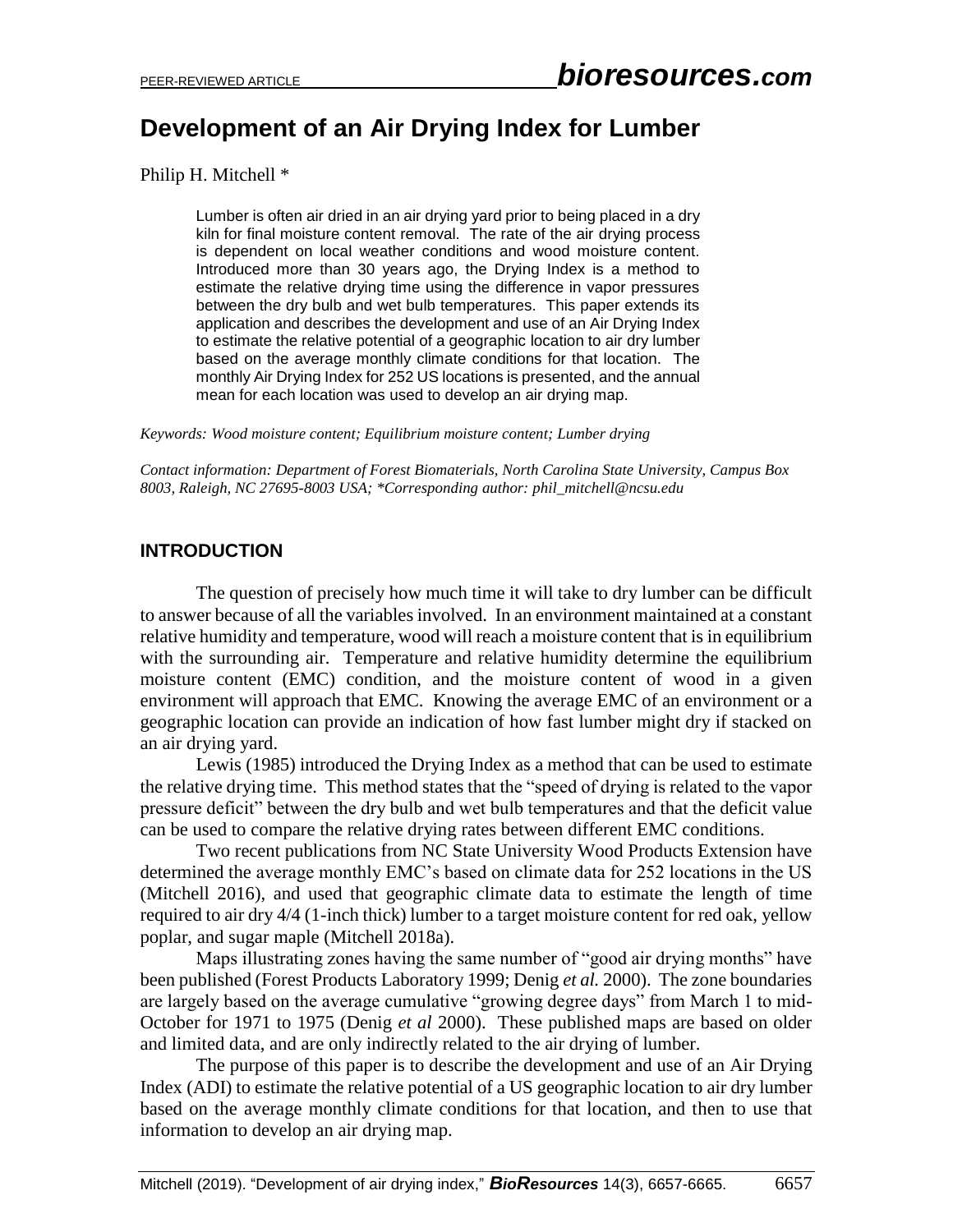#### **EXPERIMENTAL**

### **Drying Index as a Measure of the Speed of Drying**

Figure 1 presents Lewis' Drying Index as a function of the dry bulb temperature and wet bulb depression. For two different sets of drying conditions (as described by dry bulb temperature and wet bulb depression), the ratio of the two drying indices provides a relative measure of the drying speed between the two conditions.



**Fig. 1.** Drying index as a function of dry bulb temperature and wet bulb depression (Lewis 1985)

A mathematical relationship that calculates the drying index from the dry bulb temperature and wet bulb depression was derived from Fig. 1 and is presented as Eq. 1. This equation allows the Drying Index to be calculated based on knowledge of the dry bulb and wet bulb temperatures. Although using this equation to calculate the Drying Index for most air drying conditions does extrapolate beyond the conditions shown in Fig. 1 that were used to derive it, the calculated Drying Index does provide a method to compare drying conditions,

$$
Drying Index = 0.00229 \, DBT + 0.04038 \ (p_o \text{-} p_w)
$$
\n(1)

where *DBT* is dry bulb temperature (*°*F), *p<sup>o</sup>* is the vapor pressure at the dry bulb temperature (mm Hg), and  $p_w$  is the vapor pressure at the wet bulb temperature (mm Hg).

#### **Use of Climate Normals to Calculate Air Drying Index (ADI)**

In a recent paper, 30-year Climate Normals covering the period from 1981 to 2010 for 252 US locations (NCDC 2016) were used to calculate the EMC based on the average monthly temperature and relative humidity for each location (Mitchell 2016). For the purposes of this paper, the Climate Normals for each location were used along with Eq. 1 to describe an average Air Drying Index (ADI) for each month at each location. Although this application of Eq. 1 was used at temperatures that extrapolate beyond Lewis' paper, the concept of relating vapor pressure differential to the relative drying rate is preserved.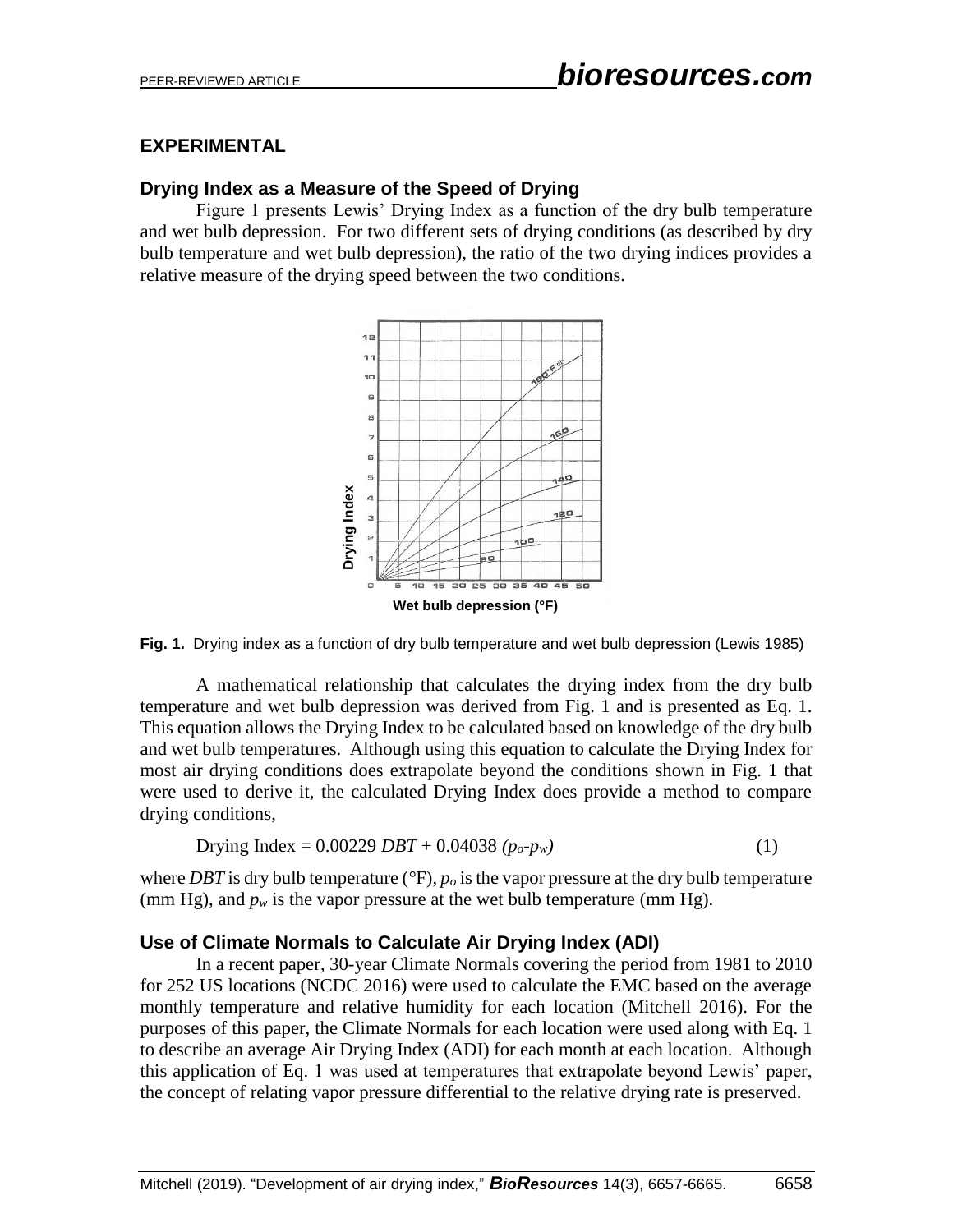#### **Estimating Average Daily Moisture Content Loss During Air Drying**

To match the ADI developed from Climate Normals as described above, an estimate of moisture loss during air drying based on the same Climate Normals was required. For the air drying of 4/4 red oak, Denig and Wengert (1982) presented the following equation to estimate the daily percent moisture content (%MC) loss based on initial %MC, temperature, and percent relative humidity,

Daily %MC Loss =  $0.27 + 0.00071$  ( $MC^2$ ) + 0.025 (*DBT*) – 0.031 (*RH*) (2)

where *MC* is the daily initial moisture content (percent), *DBT* is the average monthly dry bulb temperature (°F), and *RH* is the average monthly relative humidity (percent). Equation 2 was one of the air drying models used in developing the Excel spreadsheet "Air Drying Estimator" (Mitchell 2018b).

As illustrated by Eq. 2, the initial %MC exerts considerable influence on the Daily %MC Loss calculated. This agrees with the fact that the initial drying rate of green lumber is much higher than the rate during the later stages of drying when the diffusion of bound water from the interior to the wood surface limits the drying rate. Hence, daily drying rates were calculated based on this equation for lumber starting at 80% and 40% average moisture contents as a function of mean monthly temperature and relative humidity. Separately, for these two moisture content groups, the ADI and Daily %MC Loss were paired for each month and location (with equal Climate Normals for each month and location). Graphs of the results are presented in Fig. 2.



**Fig. 2.** Average daily %MC loss *versus* monthly air drying index (ADI) for lumber having an initial %MC of either 80% or 40% MC.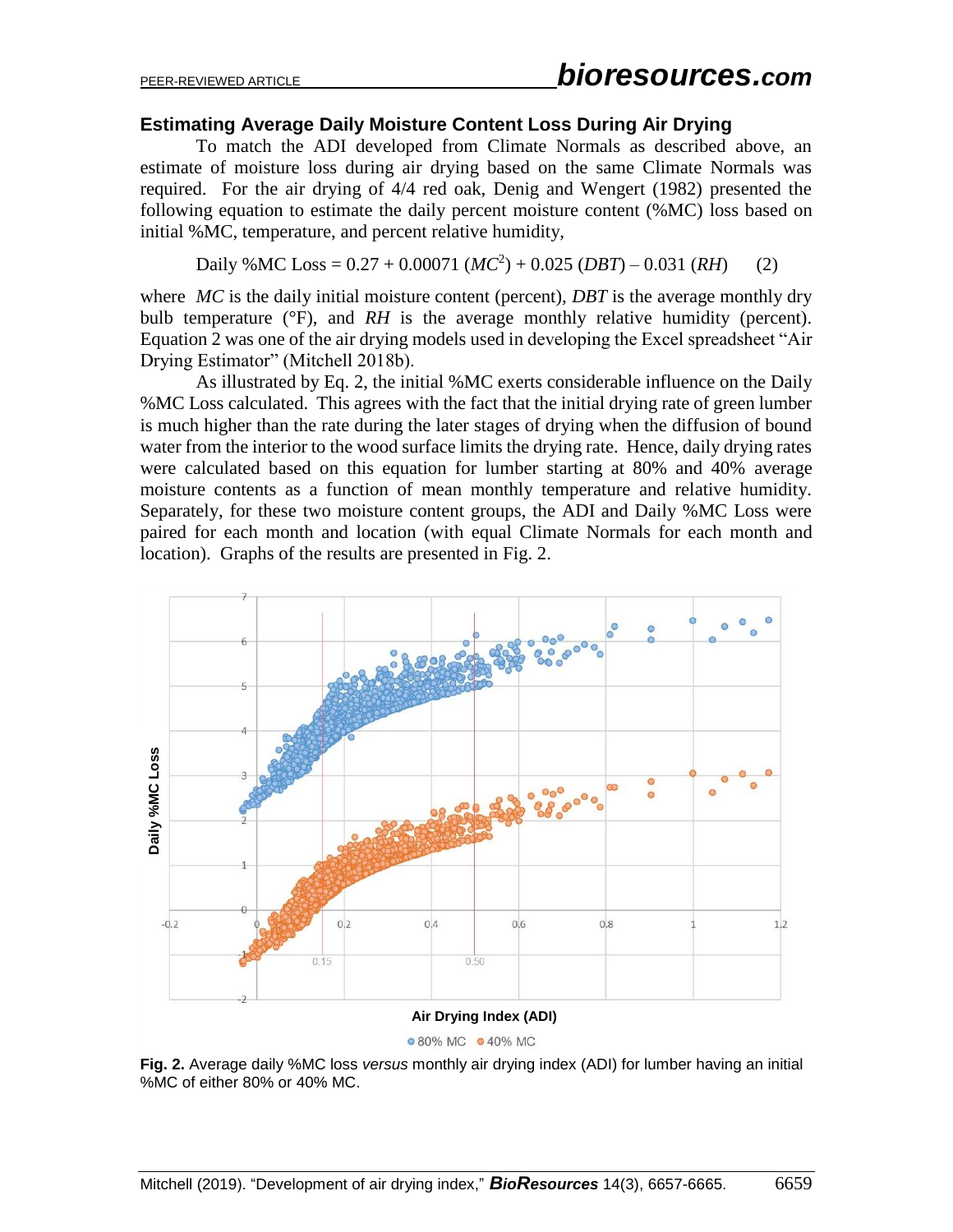In summary, Climate Normals were used to calculate a monthly Air Drying Index using Eq. 1, and to calculate the Daily %MC Loss using Eq. 2. The relationship between the resulting calculated ADI and the Daily %MC Loss having the same Climate Normal is presented in Fig. 2. The goal is to use the ADI value to determine whether, on average, "good" air drying conditions exist for a given month and location.

#### **RESULTS AND DISCUSSION**

#### **"Good" Air Drying Conditions**

"Good" air drying is described (Denig *et al.* 2000) as being able to dry 4/4 oak to 25% MC in 90 days, with the "best" air drying only taking 60 days. Assuming an initial moisture content of 80%, "good" air drying removes an average 0.61% MC per day, while the "best" air drying removes 0.92% MC per day. For the purposes of this paper, "good" air drying is defined as drying 0.61% MC (or more) per day. Of course, much higher drying rates may be excessive for the species being dried and may cause drying degrade. Denig *et al.* (2000) presents the safe drying rates (%MC loss per day) for selected species that will result in high quality dried lumber. Exceeding this rate increases the risk of quality loss, while drying at rates considerably below the safe rate can increase the risk of staining.

#### **Using ADI to Determine "Good" Monthly Air Drying Conditions**

Several points can be realized by examining Fig. 2. First, across the range of ADI from 0.15 to 0.5 (67% of the data points), the Daily %MC Loss for lumber at 80% MC is about 3 to 10 times higher compared to lumber at 40% MC (see Table 1). This means that even when climate conditions are cold and damp (resulting in a relatively low ADI), daily moisture loss is relatively high for very green lumber. This also means that lower moisture content lumber will be the limiting factor in establishing a "good" air drying month (drying rate of 0.61% MC per day or more). Secondly, increasing the ADI from 0.15 to 0.5 has a much larger relative effect on the Daily %MC Loss for lumber at 40% MC compared to 80% MC. As can be seen in Table 1, an increase in the ADI from 0.15 to 0.5 resulted in a corresponding increase in the Daily %MC Loss by a factor of 4.6 for the drier lumber, compared to an increase by a factor of only 1.4 for the wetter lumber.

| $ADI \rightarrow$                   | 0.15 | 0.20           | 0.25 | 0.30 | 0.35 | 0.40 | 0.45 | 0.50 | Ratio<br>ADI 0.50/<br>ADI 0.15 |  |
|-------------------------------------|------|----------------|------|------|------|------|------|------|--------------------------------|--|
|                                     |      | Daily %MC Loss |      |      |      |      |      |      |                                |  |
| 80% MC                              | 3.86 | 4.22           | 4.49 | 4.70 | 4.87 | 5.02 | 5.15 | 5.26 | 1.4                            |  |
| 40% MC                              | 0.40 | 0.77           | 1.04 | 1.25 | 1.42 | 1.57 | 1.70 | 1.82 | 4.6                            |  |
| Ratio<br>80%MC Loss /<br>40%MC Loss | 9.8  | 5.5            | 4.3  | 3.8  | 3.4  | 3.2  | 3.0  | 2.9  |                                |  |

**Table 1.** Comparison of the Daily %MC Loss<sup>\*</sup> for Selected ADI's that Range from 0.15 to 0.5 for Lumber Moisture Contents of 40% and 80%

\* The Daily %MC Loss was calculated by the following equations:<br>For 80% MC:  $e^{(Avg.Daily %MC Loss)} = 414.13$  ADI - 14.689 R<sup>2</sup> = 0.78

For 80% MC:  $e^{(Avg.Daily %MC Loss)} = 414.13 ADI - 14.689$  R<sup>2</sup> = 0.78 (3)<br>For 40% MC:  $e^{(Avg.Daily %MC Loss)} = 13.316 ADI - 0.513$  R<sup>2</sup> = 0.83 (4)

For 40% MC:  $e^{(Avg.Daily %MC Loss)} = 13.316 ADI - 0.513$   $R^2 = 0.83$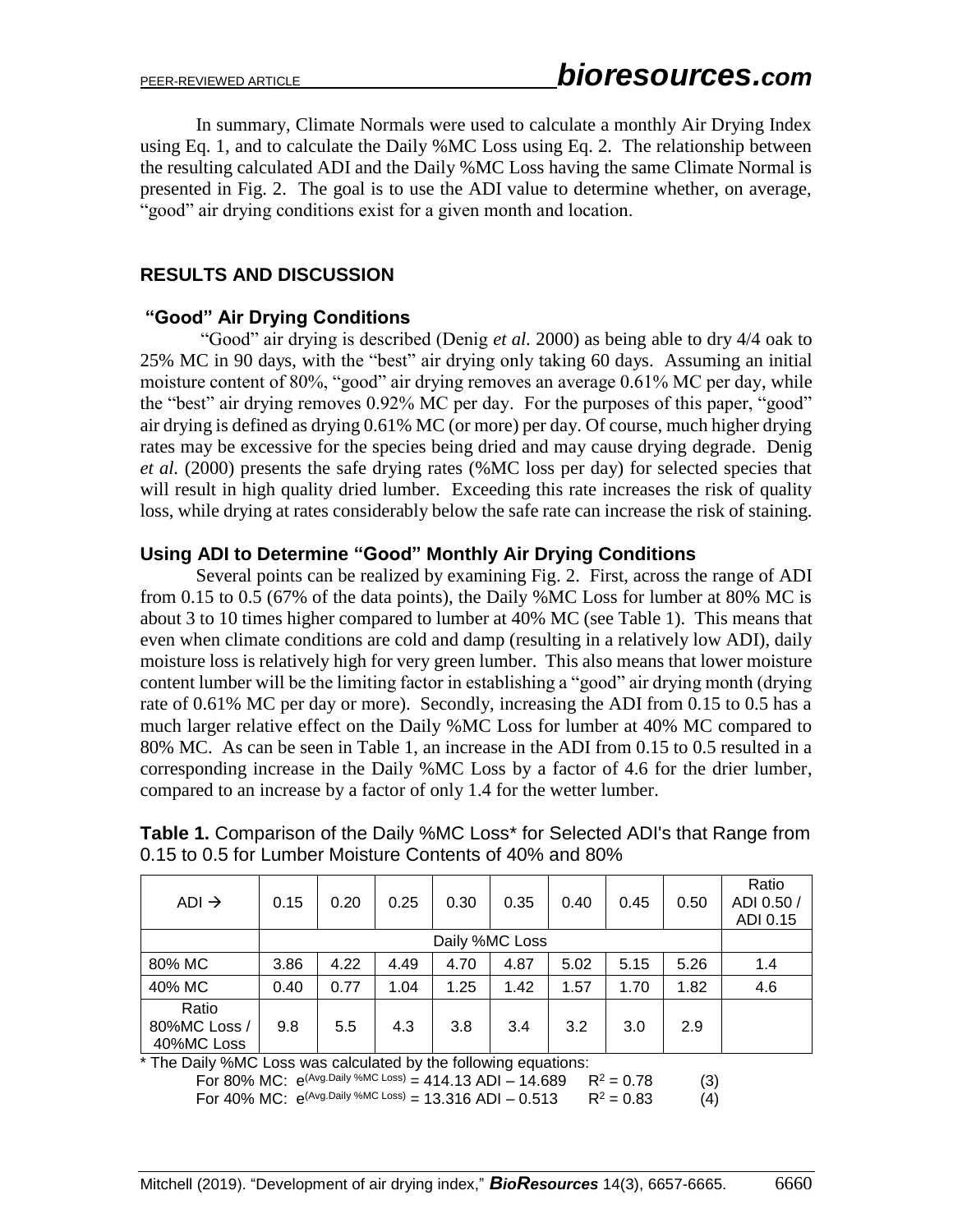Hence in determining what is a "good" air drying month based on monthly average ADI, one only needs to focus on the lower moisture content lumber group, since the green lumber dries quite well across the ADI range (all months). Figure 3 graphically presents the relationship between  $e^{(Daily\ %MC Loss)}$  and the monthly ADI for the lumber at 40% MC. Also shown in Fig. 3 is the linear regression line for all  $e^{(Daily\ %MC Loss)}$  versus monthly ADI for the lumber at 40% MC. Additionally, Fig. 3 depicts the linear relationship illustrated by the red line drawn along the lowest points which represents the minimum Average Daily %MC Loss for that particular Monthly Air Drying Index, and thereby defines the slowest air drying days for a given ADI. This red line is the minimum Average Daily MC% Loss exhibited by the drier (40% MC) lumber and is described by the equation:

$$
e^{ (Avg.Daily MC\% Loss)} = 10.40 (ADI) - 0.357
$$
 (5)

Rearranging Equation 5 to calculate the ADI:



**Monthly Air Drying Index**

Fig. 3. The graph of e<sup>Average Daily %MC Loss versus Monthly Air Drying Index (ADI) for lumber having an</sup> initial MC of 40% MC. The black line is the regression line for all data. The red line drawn along the lowest points represents the lowest or minimum Average Daily %MC Loss for that particular value of the Monthly Air Drying Index.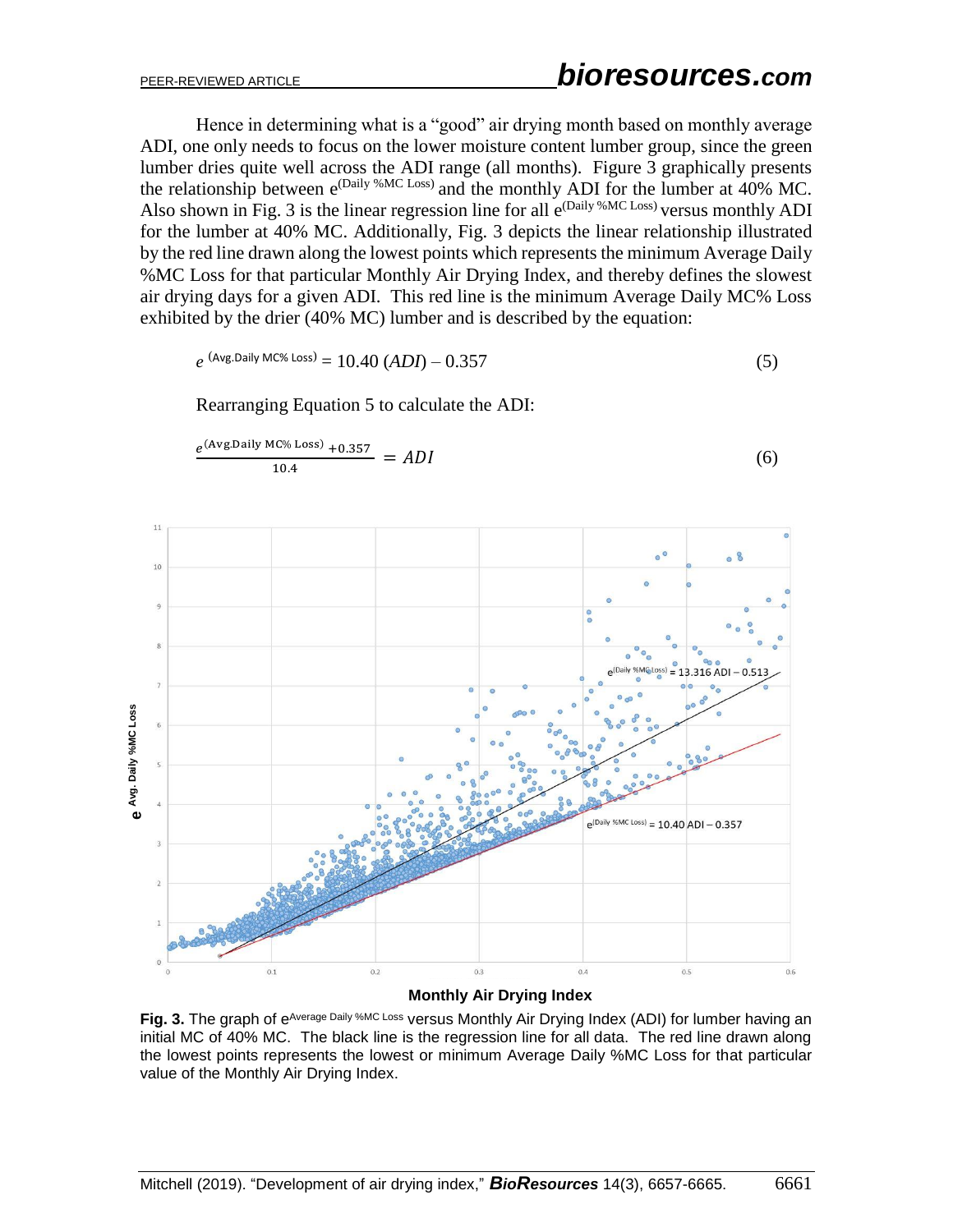Using the previously defined "good" air drying rate as 0.61% MC loss per day and solving Eq. 6 for ADI results in an ADI of 0.2113. For each month and location, the Air Drying Index (ADI) calculated using Eq. 1 was compared to an ADI of 0.2113. If the ADI was equal to or greater than 0.2113 for the month, that month was considered to be a "good" air drying month. For each location, the total number of "good" or effective air drying months was summed and is presented in Table 2. Keep in mind that in this context, "good" air drying considers only the rate of moisture removal and does not consider drying quality. (An expanded table which shows monthly ADI for 252 US locations is available at: [https://go.ncsu.edu/adi-table.](https://go.ncsu.edu/adi-table))

#### **Creating an Air Drying Map Based on the Air Drying Index**

The graphical representation of the Air Drying Index as a map is shown in Fig. 4. The map was created using ArcGIS Pro software from Esri. The Air Dry Index data for the US locations were interpolated using the Natural Neighbor method, producing a final raster with a cell size of 500 square meters. From the raster, contour lines were generated at 0.5 intervals between Air Dry Index numbers (0.5, 1.5, 2.5, *etc*.) in order to clearly illustrate index value changes across the country, including Alaska.



**Fig. 4.** Air drying map of the United States based on the Air Drying Index. Numbers on the map represent the number of good air drying months, defined as having an Air Drying Index (ADI) of 0.2113, corresponding to an average rate of moisture loss of 0.61% per day for 4/4 red oak lumber. Alaska, not to scale, is shown in the insert. The ADI for Hawaiian cities was 12 and is not shown on this map. This map was created by Jeff Essic, Data and Visualization Librarian, D.H. Hill Library, North Carolina State University.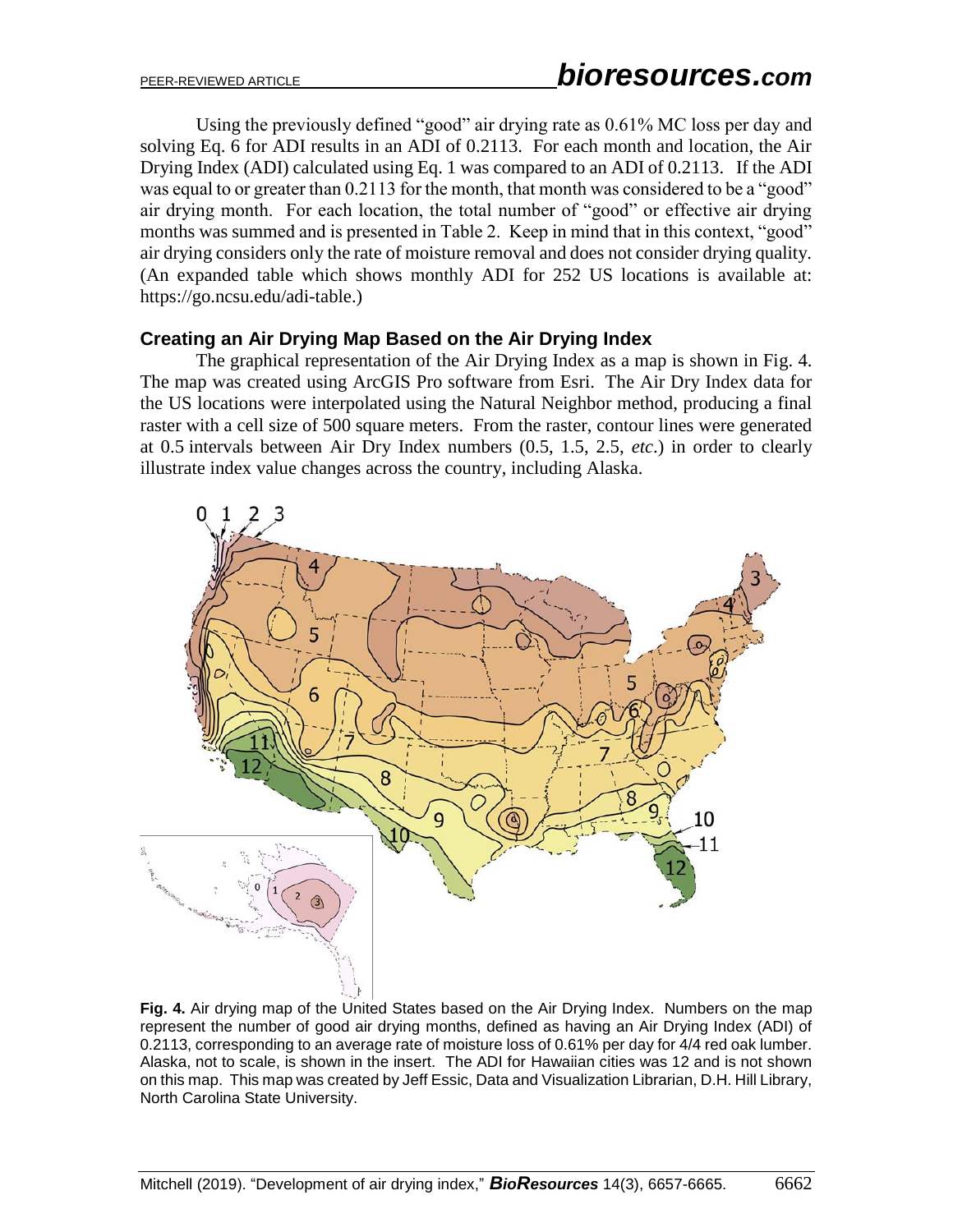## **Table 2.** US Locations and the Number of "Good" Air Drying Months as Previously Defined in Fig. 1

|                                                                                         | "Good"         |                                                                                          | "Good"                  |                                                       | "Good"         |                                                | "Good"        |  |  |  |  |
|-----------------------------------------------------------------------------------------|----------------|------------------------------------------------------------------------------------------|-------------------------|-------------------------------------------------------|----------------|------------------------------------------------|---------------|--|--|--|--|
| Air                                                                                     |                |                                                                                          | Air                     |                                                       | Air            |                                                | Air           |  |  |  |  |
| <b>US Location</b><br><b>Drying</b>                                                     |                | <b>US Location</b>                                                                       | Drying                  | <b>US Location</b>                                    | <b>Drying</b>  | <b>US Location</b>                             | Drying        |  |  |  |  |
|                                                                                         | Months         |                                                                                          | <b>Months</b>           |                                                       | <b>Months</b>  |                                                | <b>Months</b> |  |  |  |  |
| <b>BIRMINGHAM, AL</b>                                                                   | 7              | <b>VERO BEACH, FL</b>                                                                    | 12                      | <b>KANSAS CITY, MO</b>                                | 5              | ALLENTOWN, PA                                  | 5             |  |  |  |  |
| HUNTSVILLE, AL                                                                          | 7              | <b>WEST PALM BEACH, FL</b>                                                               | 12                      | ST. LOUIS, MO                                         | 7              | ERIE, PA                                       | 5             |  |  |  |  |
| <b>MOBILE, AL</b>                                                                       | 9              | <b>ATHENS, GA</b>                                                                        | 7                       | <b>SPRINGFIELD, MO</b>                                | 6              | MIDDLETOWN/HARRISBRG, PA                       | 5             |  |  |  |  |
| <b>MONTGOMERY, AL</b>                                                                   | 8<br>2         | ATLANTA, GA                                                                              | 7<br>$\overline{7}$     | <b>BILLINGS, MT</b>                                   | 5<br>5         | PHILADELPHIA, PA                               | 7<br>5        |  |  |  |  |
| <b>ANCHORAGE, AK</b><br>ANNETTE, AK                                                     | 0              | <b>AUGUSTA, GA</b><br><b>COLUMBUS, GA</b>                                                | 8                       | <b>GLASGOW, MT</b><br><b>GREAT FALLS, MT</b>          | 5              | PITTSBURGH, PA<br>AVOCA, PA                    | 5             |  |  |  |  |
| <b>BARROW, AK</b>                                                                       | 0              | <b>MACON, GA</b>                                                                         | 8                       | <b>HAVRE, MT</b>                                      | 5              | <b>WILLIAMSPORT, PA</b>                        | 5             |  |  |  |  |
| <b>BETHEL, AK</b>                                                                       | 0              | SAVANNAH, GA                                                                             | 9                       | <b>HELENA, MT</b>                                     | 5              | <b>PROVIDENCE, RI</b>                          | 5             |  |  |  |  |
| BETTLES, AK                                                                             | $\mathbf{2}$   | HILO, HI                                                                                 | 12                      | KALISPELL, MT                                         | 4              | <b>CHARLESTON, SC</b>                          | 6             |  |  |  |  |
| <b>BIG DELTA, AK</b>                                                                    | $\mathbf{2}$   | HONOLULU, HI                                                                             | 12                      | <b>MISSOULA, MT</b>                                   | 4              | <b>COLUMBIA, SC</b>                            | 8             |  |  |  |  |
| <b>COLD BAY, AK</b>                                                                     | 0              | KAHULUI, HI                                                                              | 12                      | <b>GRAND ISLAND, NE</b>                               | 5              | <b>GRNVILLE-SPARTANBURG,SC</b>                 | 7             |  |  |  |  |
| <b>FAIRBANKS, AK</b>                                                                    | 3              | LIHUE, HI                                                                                | 12                      | LINCOLN, NE                                           | 5              | ABERDEEN, SD                                   | 4             |  |  |  |  |
| GULKANA, AK                                                                             | $\mathbf{2}$   | <b>BOISE, ID</b>                                                                         | 6                       | <b>NORFOLK, NE</b>                                    | 5              | HURON, SD                                      | 5             |  |  |  |  |
| <b>HOMER, AK</b>                                                                        | 0              | <b>LEWISTON, ID</b>                                                                      | 5                       | NORTH PLATTE, NE                                      | 5              | <b>RAPID CITY, SD</b>                          | 5             |  |  |  |  |
| JUNEAU, AK                                                                              | 0              | POCATELLO, ID                                                                            | 5                       | OMAHA, NE                                             | 5              | <b>SIOUX FALLS, SD</b>                         | 5             |  |  |  |  |
| <b>KING SALMON, AK</b>                                                                  | 0<br>0         | CHICAGO, IL                                                                              | 5<br>5                  | <b>SCOTTSBLUFF, NE</b>                                | 5<br>5         | BRISTOL-JNSN CT-KNGPT, TN                      | 5<br>7        |  |  |  |  |
| KODIAK, AK<br>KOTZEBUE, AK                                                              | 0              | <b>MOLINE, IL</b><br>PEORIA, IL                                                          | 5                       | <b>VALENTINE, NE</b><br>ELKO, NV                      | 5              | <b>CHATTANOOGA, TN</b><br><b>KNOXVILLE, TN</b> | 7             |  |  |  |  |
| MCGRATH, AK                                                                             | 2              | <b>ROCKFORD, IL</b>                                                                      | 5                       | ELY, NV                                               | 5              | <b>MEMPHIS, TN</b>                             | 7             |  |  |  |  |
| NOME, AK                                                                                | 0              | <b>SPRINGFIELD, IL</b>                                                                   | 5                       | LAS VEGAS, NV                                         | 11             | <b>NASHVILLE, TN</b>                           | 7             |  |  |  |  |
| ST. PAUL ISLAND, AK                                                                     | 0              | <b>EVANSVILLE, IN</b>                                                                    | 5                       | <b>RENO, NV</b>                                       | 7              | <b>ABILENE, TX</b>                             | 9             |  |  |  |  |
| TALKEETNA, AK                                                                           | $\mathbf 2$    | FORT WAYNE, IN                                                                           | 5                       | <b>WINNEMUCCA, NV</b>                                 | 5              | AMARILLO, TX                                   | 7             |  |  |  |  |
| <b>VALDEZ, AK</b>                                                                       | 0              | <b>INDIANAPOLIS, IN</b>                                                                  | 5                       | CONCORD, NH                                           | 5              | <b>AUSTIN, TX</b>                              | 9             |  |  |  |  |
| YAKUTAT, AK                                                                             | 0              | SOUTH BEND, IN                                                                           | 5                       | ATLANTIC CITY, NJ                                     | 5              | <b>BROWNSVILLE, TX</b>                         | 10            |  |  |  |  |
| FLAGSTAFF, AZ                                                                           | 5              | <b>DES MOINES, IA</b>                                                                    | 5                       | NEWARK, NJ                                            | 7              | <b>CORPUS CHRISTI, TX</b>                      | 9             |  |  |  |  |
| PHOENIX, AZ                                                                             | 12             | DUBUQUE, IA                                                                              | 5                       | ALBUQUERQUE, NM                                       | 8              | DALLAS, TX                                     | 9             |  |  |  |  |
| TUCSON, AZ                                                                              | 12             | SIOUX CITY, IA                                                                           | 5                       | <b>CLAYTON, NM</b>                                    | $\overline{7}$ | DEL RIO, TX                                    | 10            |  |  |  |  |
| WINSLOW, AZ                                                                             | 7              | <b>WATERLOO, IA</b>                                                                      | 5                       | <b>ROSWELL, NM</b>                                    | 8              | EL PASO, TX                                    | 10            |  |  |  |  |
| <b>FORT SMITH, AR</b>                                                                   | $\overline{7}$ | <b>CONCORDIA, KS</b>                                                                     | 5                       | ALBANY, NY                                            | 5              | <b>GALVESTON, TX</b>                           | 8             |  |  |  |  |
| <b>LITTLE ROCK, AR</b>                                                                  | 7              | <b>DODGE CITY, KS</b>                                                                    | 6                       | <b>BINGHAMTON, NY</b>                                 | 3              | <b>HOUSTON, TX</b>                             | 9             |  |  |  |  |
| <b>BAKERSFIELD, CA</b>                                                                  | 9              | <b>GOODLAND, KS</b>                                                                      | 5                       | <b>BUFFALO, NY</b>                                    | 5              | LUBBOCK, TX                                    | 8             |  |  |  |  |
| <b>BISHOP, CA</b>                                                                       | 8<br>6         | <b>TOPEKA, KS</b><br><b>WICHITA, KS</b>                                                  | 5<br>6                  | <b>ISLIP, NY</b>                                      | 5<br>6         | <b>MIDLAND-ODESSA, TX</b>                      | 8<br>8        |  |  |  |  |
| <b>BLUE CANYON, CA</b><br><b>FRESNO, CA</b>                                             | 8              | JACKSON, KY                                                                              | $\overline{\mathbf{r}}$ | NEW YORK, NY<br><b>ROCHESTER, NY</b>                  | 5              | PORT ARTHUR, TX<br><b>SAN ANGELO, TX</b>       | 9             |  |  |  |  |
| LONG BEACH, CA                                                                          | 12             | <b>LEXINGTON, KY</b>                                                                     | 5                       | <b>SYRACUSE, NY</b>                                   | 5              | SAN ANTONIO, TX                                | 9             |  |  |  |  |
| LOS ANGELES, CA                                                                         | 12             | LOUISVILLE, KY                                                                           | 7                       | <b>ASHEVILLE, NC</b>                                  | 5              | VICTORIA, TX                                   | 9             |  |  |  |  |
| <b>REDDING, CA</b>                                                                      | 8              | PADUCAH, KY                                                                              | $\overline{\mathbf{r}}$ | <b>CAPE HATTERAS, NC</b>                              | 7              | WACO, TX                                       | 8             |  |  |  |  |
| <b>SACRAMENTO, CA</b>                                                                   | $\overline{7}$ | <b>BATON ROUGE, LA</b>                                                                   | 9                       | CHARLOTTE, NC                                         | 7              | WICHITA FALLS, TX                              | 7             |  |  |  |  |
| SAN DIEGO, CA                                                                           | 12             | LAKE CHARLES, LA                                                                         | $\overline{\mathbf{r}}$ | GREENSBORO-WS-HP, NC                                  | 7              | SALT LAKE CITY, UT                             | 6             |  |  |  |  |
| <b>SAN FRANCISCO, CA</b>                                                                | 1              | <b>NEW ORLEANS, LA</b>                                                                   | 9                       | <b>RALEIGH, NC</b>                                    | 7              | <b>BURLINGTON, VT</b>                          | 5             |  |  |  |  |
| SANTA BARBARA, CA                                                                       | 8              | SHREVEPORT, LA                                                                           | 7                       | <b>WILMINGTON, NC</b>                                 | 7              | <b>LYNCHBURG, VA</b>                           | 6             |  |  |  |  |
| SANTA MARIA, CA                                                                         | 5              | <b>CARIBOU, ME</b>                                                                       | 3                       | <b>BISMARCK, ND</b>                                   | 4              | <b>NORFOLK, VA</b>                             | 7             |  |  |  |  |
| <b>STOCKTON, CA</b>                                                                     | 7              | PORTLAND, ME                                                                             | 3                       | <b>FARGO, ND</b>                                      | 5              | RICHMOND, VA                                   | 7             |  |  |  |  |
| ALAMOSA, CO                                                                             | 5              | <b>BALTIMORE, MD</b>                                                                     | 6                       | <b>GRAND FORKS, ND</b>                                | 3              | <b>ROANOKE, VA</b>                             | 7             |  |  |  |  |
| <b>COLORADO SPRINGS, CO</b>                                                             | 5              | <b>BOSTON, MA</b>                                                                        | 5                       | <b>WILLISTON, ND</b>                                  | 4              | WALLOPS ISLAND, VA                             | 5             |  |  |  |  |
| <b>DENVER, CO</b>                                                                       | 6              | <b>WORCESTER, MA</b>                                                                     | 5                       | AKRON, OH                                             | 5              | OLYMPIA, WA                                    | 3             |  |  |  |  |
| <b>GRAND JUNCTION, CO</b>                                                               | 7              | ALPENA, MI                                                                               | 3                       | <b>CINCINNATI, OH</b>                                 | 5              | QUILLAYUTE, WA                                 | 0             |  |  |  |  |
| PUEBLO, CO                                                                              | 7<br>5         | <b>DETROIT, MI</b>                                                                       | 5<br>5                  | CLEVELAND, OH                                         | 5<br>5         | SEATTLE, WA                                    | 4<br>5        |  |  |  |  |
| <b>BRIDGEPORT, CT</b><br><b>HARTFORD, CT</b>                                            | 5              | FLINT, MI<br><b>GRAND RAPIDS, MI</b>                                                     | 5                       | <b>COLUMBUS, OH</b><br>DAYTON, OH                     | 5              | SPOKANE, WA<br>WALLA WALLA, WA                 | 5             |  |  |  |  |
| <b>WILMINGTON, DE</b>                                                                   | 5              | <b>HOUGHTON LAKE, MI</b>                                                                 | 3                       | <b>MANSFIELD, OH</b>                                  | 5              | YAKIMA, WA                                     | 5             |  |  |  |  |
| <b>WASHINGTON DULLES, DC</b>                                                            | 6              | LANSING, MI                                                                              | 5                       | TOLEDO, OH                                            | 5              | <b>BECKLEY, WV</b>                             | 5             |  |  |  |  |
| <b>WASHINGTON NAT'L, DC</b>                                                             | $\overline{7}$ | <b>MUSKEGON, MI</b>                                                                      | 5                       | YOUNGSTOWN, OH                                        | 5              | <b>CHARLESTON, WV</b>                          | 6             |  |  |  |  |
| DAYTONA BEACH, FL                                                                       | 10             | SAULT STE. MARIE, MI                                                                     | 3                       | OKLAHOMA CITY, OK                                     | 7              | ELKINS, WV                                     | 3             |  |  |  |  |
| <b>FORT MYERS, FL</b>                                                                   | 12             | DULUTH, MN                                                                               | 3                       | TULSA, OK                                             | 7              | <b>HUNTINGTON, WV</b>                          | 6             |  |  |  |  |
| <b>GAINESVILLE, FL</b>                                                                  | 9              | <b>INTERNATIONAL FALLS, MN</b>                                                           | 3                       | <b>ASTORIA, OR</b>                                    | 0              | <b>GREEN BAY, WI</b>                           | 3             |  |  |  |  |
| <b>JACKSONVILLE, FL</b>                                                                 | 9              | MINNEAPOLIS-ST.PAUL, MN                                                                  | 5                       | <b>BURNS, OR</b>                                      | 5              | <b>LA CROSSE, WI</b>                           | 5             |  |  |  |  |
| <b>KEY WEST, FL</b>                                                                     | 12             | <b>ROCHESTER, MN</b>                                                                     | 4                       | EUGENE, OR                                            | 4              | <b>MADISON, WI</b>                             | 4             |  |  |  |  |
| MIAMI, FL                                                                               | 12             | <b>SAINT CLOUD, MN</b>                                                                   | 4                       | <b>MEDFORD, OR</b>                                    | 6              | <b>MILWAUKEE, WI</b>                           | 4             |  |  |  |  |
| ORLANDO, FL                                                                             | 12             | <b>JACKSON, MS</b>                                                                       | 7                       | PENDLETON, OR                                         | 5              | <b>CASPER, WY</b>                              | 4             |  |  |  |  |
|                                                                                         |                |                                                                                          |                         |                                                       |                |                                                |               |  |  |  |  |
|                                                                                         |                |                                                                                          |                         |                                                       |                |                                                |               |  |  |  |  |
| PENSACOLA, FL<br>TALLAHASSEE, FL<br>TAMPA, FL                                           | 9<br>9<br>12   | <b>MERIDIAN, MS</b><br><b>TUPELO, MS</b><br><b>COLUMBIA, MO</b>                          | 7<br>7<br>5             | PORTLAND, OR<br>SALEM, OR<br><b>SEXTON SUMMIT, OR</b> | 5<br>4<br>4    | CHEYENNE, WY<br>LANDER, WY<br>SHERIDAN, WY     | 4<br>5<br>4   |  |  |  |  |
| <b>SUMMARY</b>                                                                          |                |                                                                                          |                         |                                                       |                |                                                |               |  |  |  |  |
| An Air Drying Index was calculated that was based on the average monthly dry            |                |                                                                                          |                         |                                                       |                |                                                |               |  |  |  |  |
| bulb temperature and the difference in relative vapor pressures between the dry and wet |                |                                                                                          |                         |                                                       |                |                                                |               |  |  |  |  |
| bulb temperatures for 252 US locations as reported by the 30-year Climate Normals. A    |                |                                                                                          |                         |                                                       |                |                                                |               |  |  |  |  |
|                                                                                         |                | previously developed air drying model for 4/4 red oak lumber was used to predict daily   |                         |                                                       |                |                                                |               |  |  |  |  |
|                                                                                         |                | moisture content loss based on the initial MC, average monthly temperature, and relative |                         |                                                       |                |                                                |               |  |  |  |  |
| humidity. "Good" air drying was defined as a minimum MC loss of 0.61% (or more) per     |                |                                                                                          |                         |                                                       |                |                                                |               |  |  |  |  |

#### **SUMMARY**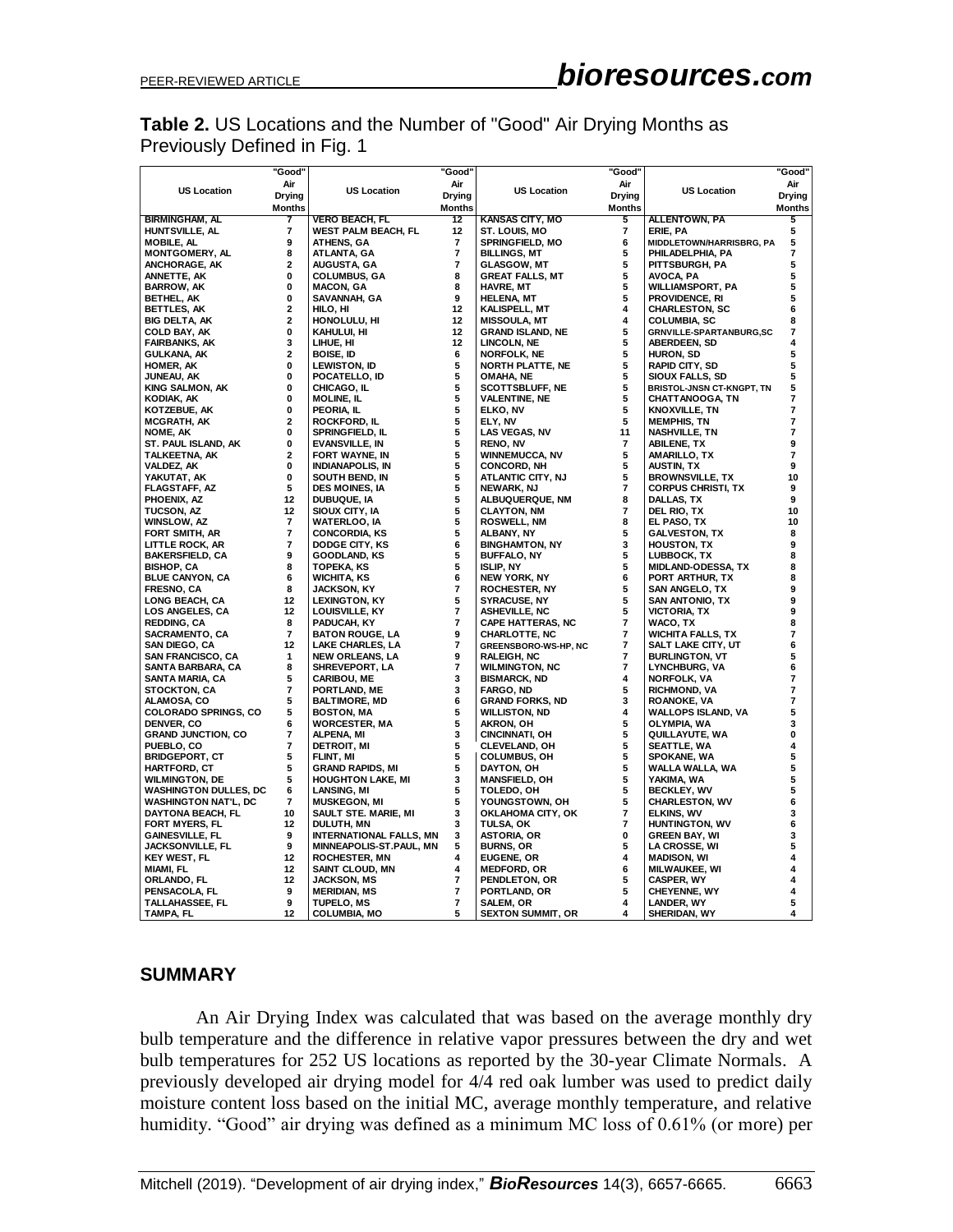day in red oak lumber having an initial moisture content of 40%. The corresponding Air Drying Index (ADI) value is 0.2113. If the monthly average ADI for a geographic location was 0.2113 or greater, that month was deemed a good air drying month. The number of good air drying months in a year for a location was then summed and presented in both tabular form and graphically as an air drying map.

This work connects 30-year Climate Normals, an air drying model for red oak, and the concept of a drying index, and characterizes geographic locations according to their air drying potential for 4/4 red oak lumber. The result is a method which estimates the number of good or effective air drying months for 252 geographic locations in the United States.

#### **ACKNOWLEDGMENTS**

Many thanks to Jeff Essic, Data and Visualization Librarian with North Carolina State University Libraries, for conducting the GIS data analysis and developing the air drying map depicted in Fig. 4.

## **REFERENCES CITED**

- Denig, J., and Wengert, E. M. (1982). "Estimating air drying moisture content losses for red oak and yellow-poplar lumber," *Forest Products Journal* 32(2), 26-31.
- Denig, J., Wengert, E. M., and Simpson, W. T. (2000). *Drying Hardwood Lumber* (Gen. Tech. Rep. FPL-GTR-118), U.S. Dept. of Agriculture. For. Serv. Forest Products Laboratory. Madison, WI.
- Forest Products Laboratory. (1999). "Air drying of lumber" (Gen. Tech. Rep. FPL-GTR-117), U.S. Dept. of Agriculture, Forest Service, Forest Products Laboratory. Madison, WI.
- Lewis, D. C. (1985). "Dehumidification drying improvements," in: *Proceedings of the North American Wood Drying Symposium*, Starksville, MS, USA, pp. 196-200.
- National Climatic Data Center (NCDC) (2016). "Comparative climatic data for the United States through 2015," U.S. Department of Commerce, National Oceanic and Atmospheric Administration, National Environmental Satellite, Data, and Information Service, Asheville, NC, (https://www.ncdc.noaa.gov/ghcn/comparative-climaticdata), Accessed on 19 July 2016.
- Mitchell, P. H. (2016). "The equilibrium moisture content of wood in exterior locations in the United States: An update," NC State University Wood Products Notes, (https://research.cnr.ncsu.edu/blogs/wpe/2016/12/23/the-equilibrium-moisturecontent-of-wood-in-exterior-locations-in-the-united-states-an-update/), Accessed on date.
- Mitchell, P. H. (2018a). "Using the air drying estimator to predict the air drying time for lumber," NC State University Wood Products Notes, (https://research.cnr.ncsu.edu/blogs/wpe/files/2018/01/Using-the-Air-Drying-Estimator.pdf ), Accessed on 5 April 2019.